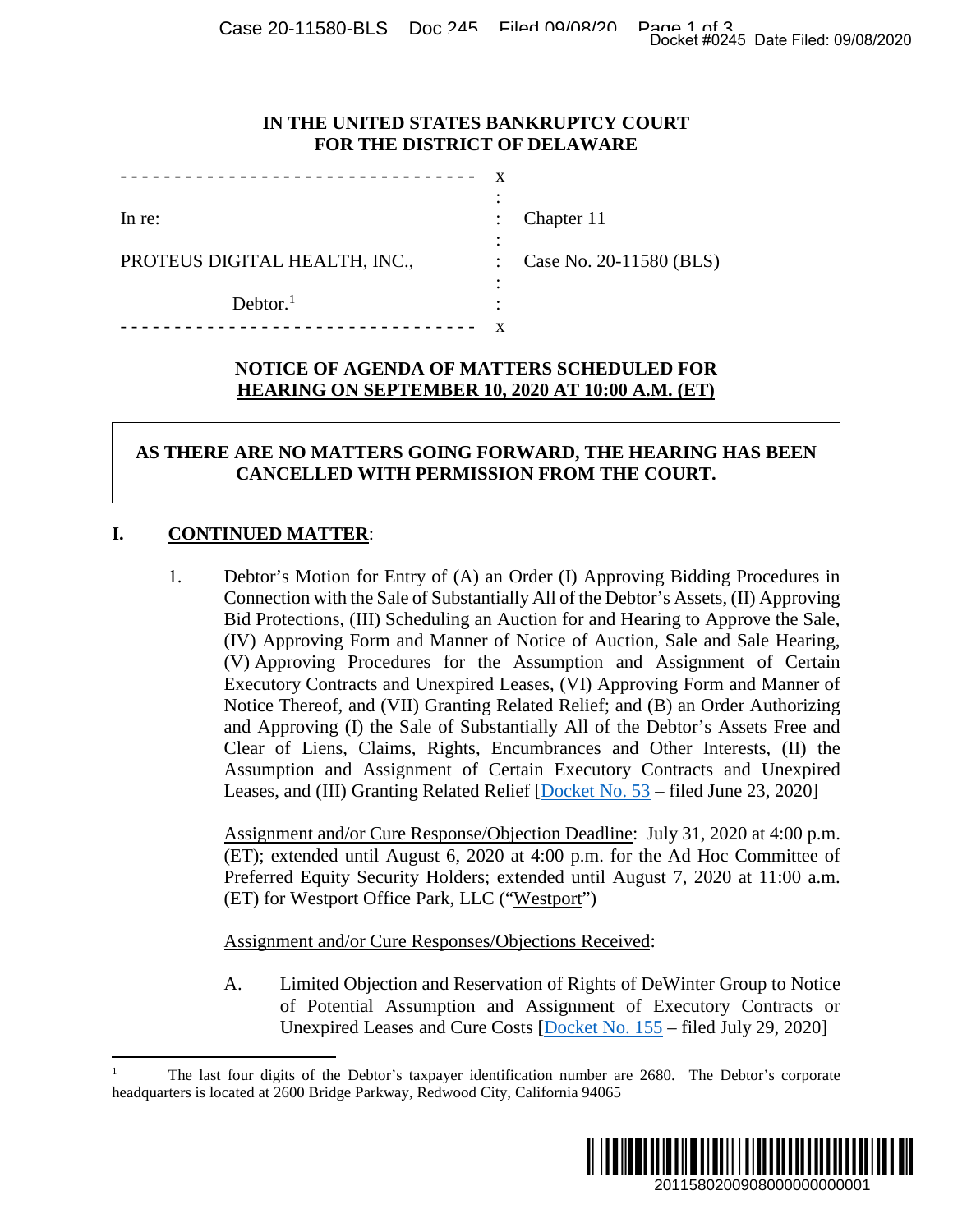- B. Integron, Inc.'s Limited Objection to Debtor's Proposed Assumption and Assignment of a Contract for Wireless Connectivity and Proposed Cure Amount [Docket No. 158 – filed July 31, 2020]
- C. Oracle's Limited Objection and Reservation of Rights Regarding (A) Motion of Motion of Debtor for Entry of Orders Approving (I) the Sale of Substantially All of the Debtor's Assets Free and Clear of Liens, Claims, Rights, Encumbrances and Other Interests, (II) the Unexpired Leases, and (II) Granting Related Relief; and (B) Notice of Potential Assumption and Assignment of Executory Contracts or Unexpired Leases and Cure Costs [Docket No. 159 – filed July 31, 2020]
- D. CMIC Co., Ltd Objection to Notice of Potential Assumption and Assignment of Executory Contracts or Unexpired Leases and Cure Costs [unfiled]

### Related Documents:

- i. Notice of Potential Assumption and Assignment of Executory Contracts or Unexpired Leases and Cure Costs [Docket No. 136 – filed July 21, 2020]
- ii. Supplemental Notice of Potential Assumption and Assignment of Executory Contracts or Unexpired Leases and Cure Costs [Docket No. 160 – filed July 31, 2020]
- Status: The hearing with regard to the Assumption and Assignment of Certain Executory Contracts and Unexpired Leases has been continued to a hearing with a date and time to be determined.

# **II. RESOLVED MATTER:**

2. Debtor's Application for Authorization to Employ and Retain Kurtzman Carson Consultants LLC as Administrative Advisor as of July 14, 2020 [Docket No. 154 – filed July 30, 2020]

Response/Objection Deadline: August 12, 2020 at 4:00 p.m. (ET)

Responses/Objections Received:

A. Informal comments from the Office of the United States Trustee for the District of Delaware (the "U.S. Trustee")

#### Related Documents:

i. Certification of Counsel Regarding Debtor's Application for Authorization to Employ and Retain Kurtzman Carson Consultants LLC as Administrative